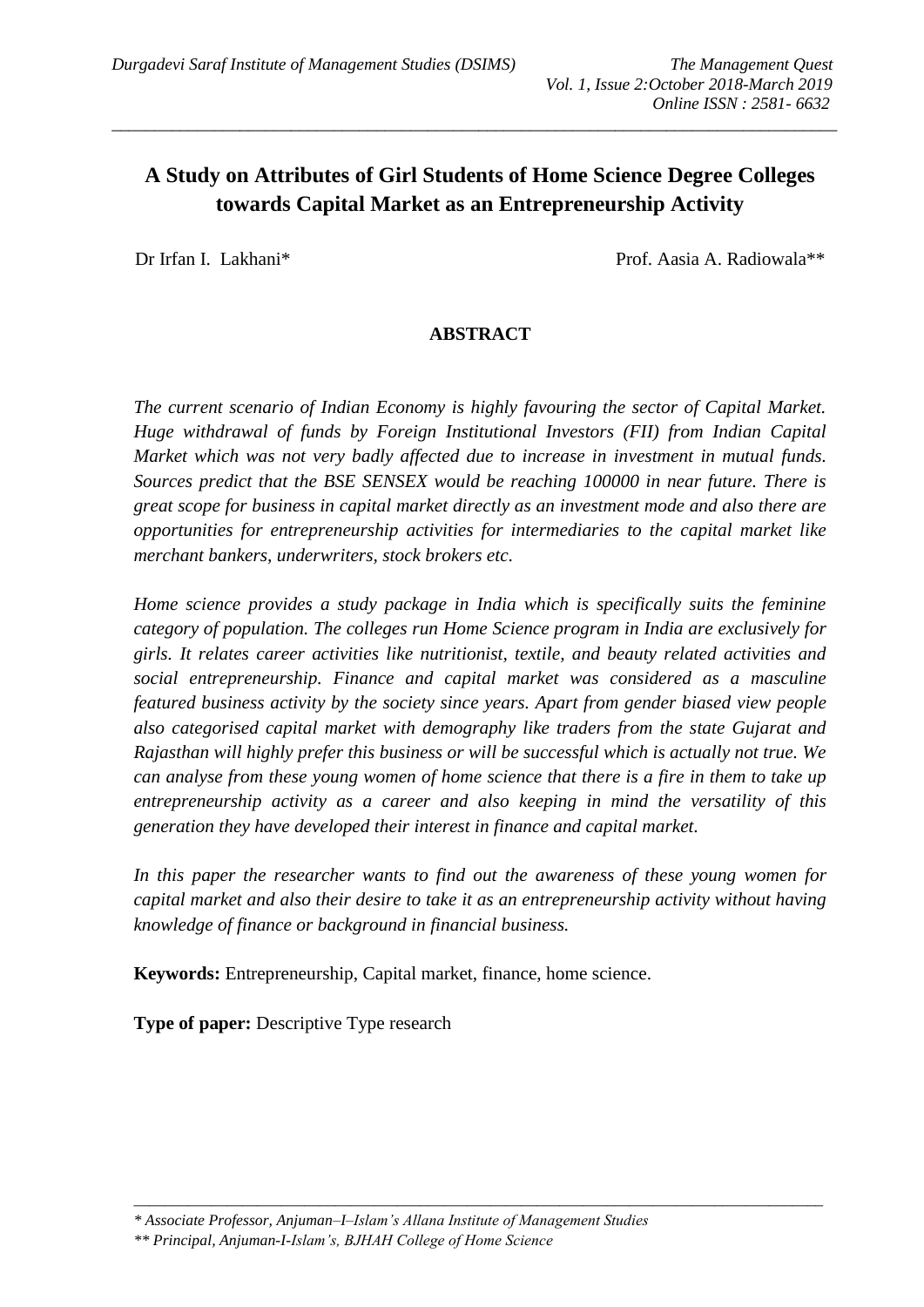#### **INTRODUCTION**

Since entrepreneurship education was introduced by the United States in the 1940s, this concept has been adopted and integrated into education in many countries as a component of new economic strategies for fostering job creation [1]. It has become such an important part of education that in 1998, UNESCO World Conference recognized its value and advocated cultivating entrepreneurship and skills in higher education. In the early 1980s, entrepreneurship has emerged as a topic of increasing interest among management scholars and social scientists. The subject has recently grown in authenticity, particularly in business schools [Cooper 2005]. This interest has been spurred by a set of recent developments in the United States: the strength of start-up firms in high technology industries, the expansion of venture capital financing, and the successes of regional clusters, notably Silicon Valley. Management scholars and social scientists interested in entrepreneurship have tended to focus their attention on studying new business formation.

#### **STATEMENT OF PROBLEMS AND NEED FOR STUDY**

We could see that empowerment of women is increasing progressively. Also the forecasting boom in the capital market and now after these issues in banking sectors, more and more savings are diverted to mutual funds. Home science has been always a great contributor in producing women entrepreneurs. After successions in food science, textile, consumer study and social entrepreneurship there was a vacuum in the field of finance related entrepreneurs. There was a need to provide an opportunity to these dynamics products of Home Science to explore in the area of capital market. This study may be successful in providing us the new insights amongst these women related to entrepreneurship in capital market.

#### **REVIEW OF LITERATURE**

**3.1 Sari Pekkala Kerr, William R. Kerr &Tina Xu (2017) Personality Traits of Entrepreneurs:** Entrepreneurs are a very heterogeneous group, and so it is not surprising that studies of their personalities are mixed. This review highlights places where empirical findings are consistent, while also embracing the heterogeneity where it is obvious. Some of this variance appears due to small sample sizes and selected subgroups, and so bigger studies and meta-analyses will likely yield a clearer picture in the long-term. The multidisciplinary nature of the entrepreneurial characteristics and personality literature also means that the terminology is not well standardized, and the research dialogue does not easily lend itself to learning from past research and making incremental progress as a field. The sheer number of journals publishing research related to entrepreneurial characteristics, as well as the large differences across them in terms of academic field and quality also complicates the ability to have a linear, chronologically progressive research dialogue. This challenge too is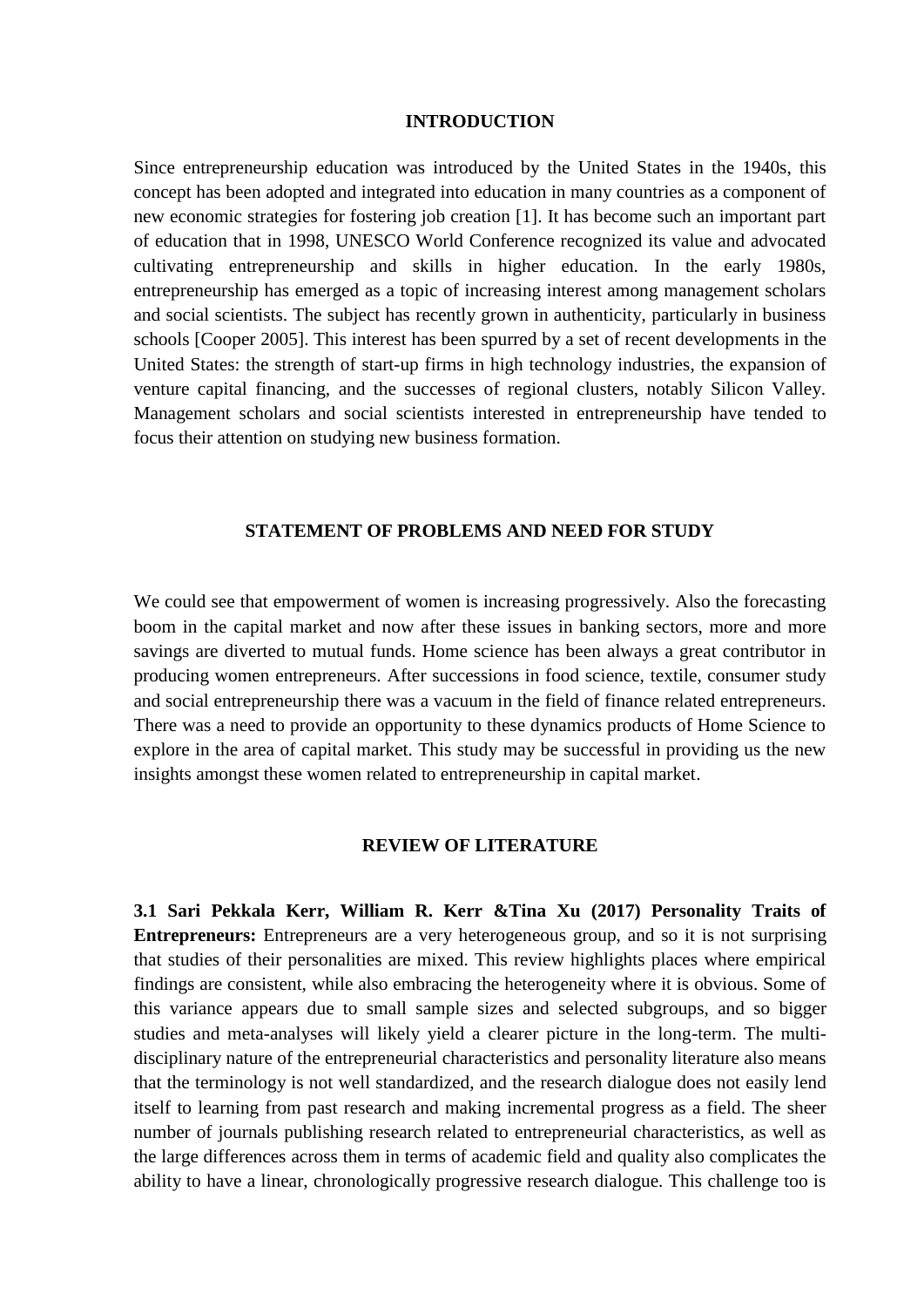likely to diminish with time, as the greater depth and specialization of the emerging field begins to provide returns to scale.

**3.2 Michał Chmielecki & Robert Seliga (2015), A Comparative Study of Attitudes towards Entrepreneurship between Polish and British Students, Entrepreneurship and Management University of Social Sciences Publishing House:** Entrepreneurship is being accepted as an important factor for economic growth and the restoration of economies. The decision to start a venture has both cultural and economic dimensions. The significance of different cultural dimensions and their effects on entrepreneurship has been noted in a numerous studies. This paper has attempted to explore the attitudes towards entrepreneurship between Polish and British students. The findings in this study have some distinctive implications for Polish government, policy makers and educators through determining the attitudes towards entrepreneurship among Polish students. High or moderately high entrepreneurial attitudes of the students require a long-term planning and policy making to facilitate new venture creation for younger generation through providing the funds and infrastructures as well as removing the impediments on the path to become an entrepreneur and fostering entrepreneurial culture.

**3.3 Chalchissa Amentie\* and Emnet Negash (2015) The Study on Female Undergraduates' Attitudes and Perceptions of Entrepreneurship Development (Comparison Public and Private Universities in Ethiopia)** *Department of Management, Jimma University, Jimma, Ethiopia*: Female entrepreneurship is considered an important tool in enabling female empowerment and emancipation. It has been suggested by Weeks [1] that women-led businesses can make a significant contribution to the economy. They further substantiated the importance of female entrepreneurial activity on economic development, finding investment in female entrepreneurship an important way for a country to exponentially increase the impact of new venture creation. Furthermore, they noted women are more inclined to share the benefits gained through entrepreneurship with members of their family and the wider community. Families play an important role in female entrepreneurship; this study reveal half of family female students discourage to start their own business while some parents encourages them as they start their own business.

**3.4 Temesgen Teshome,(2014) Department of Management, Wachemo University, Attitudes of Private Higher Education Students Towards Entrepreneurship: A Case of Distance Learners in Wolaita Sodo and Hossana Towns:** students of higher educational institutions in Ethiopia have in the past had a guarantee of employment either in the public sector or in multinational firms. Currently they are finding it difficult to secure. They were also more likely to believe that they had the business skills and knowledge required for business ownership than students who did not want to start a business. The most inhibiting factors for students who do not want to start a business are the shortage of initial capital and fear of the risk involved. They also consider business ownership as giving them less control over their lives and therefore, believe it would be easier to work for someone else. Interestedly, 81% of these students expressed the belief that a good business support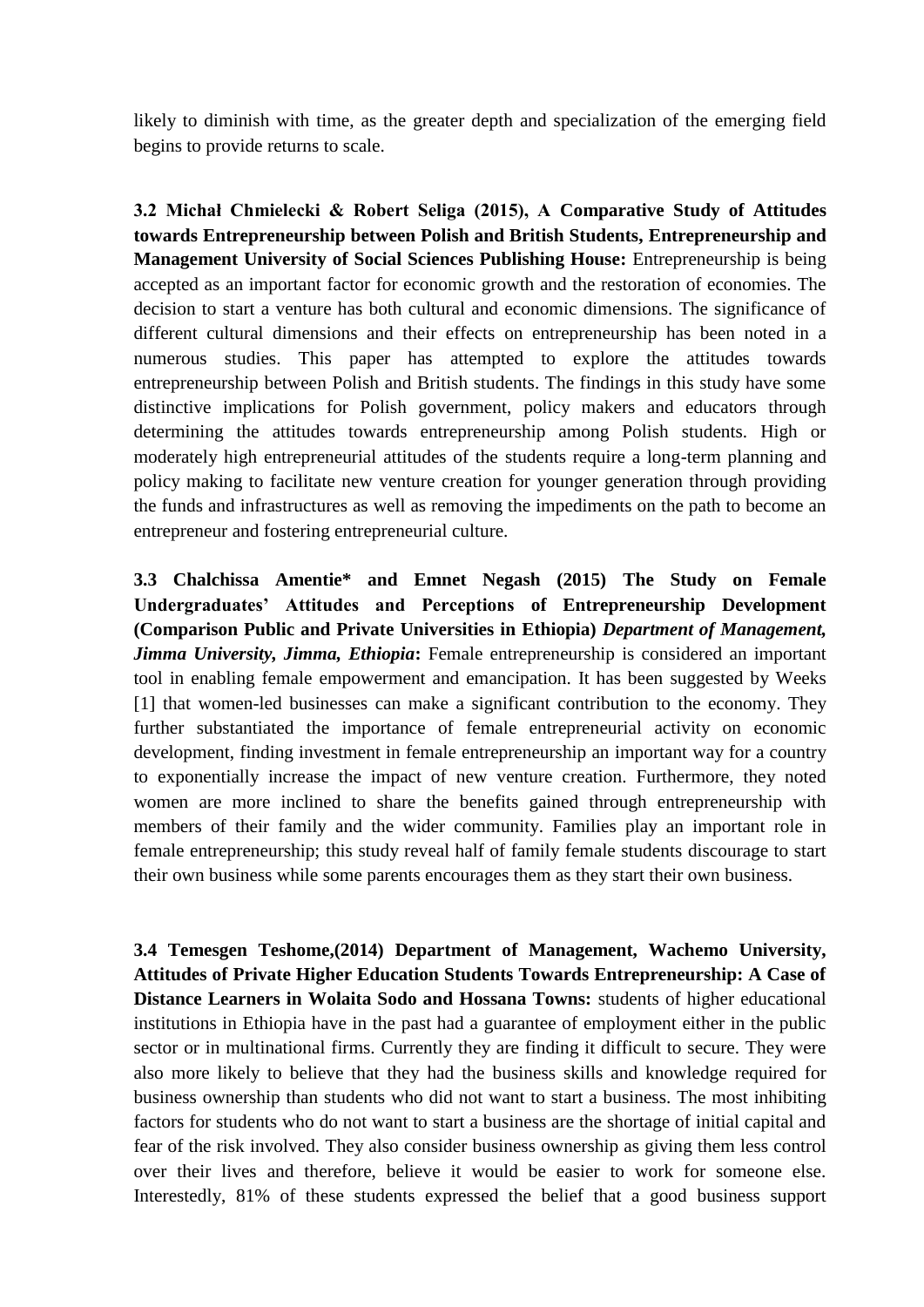structure would encourage more of them to start a business. Therefore, these findings have implications for academics, educators in entrepreneurship, policy makers, enterprise support agencies and future young entrepreneurs' employment in these sectors. Therefore, this study was aimed to explore self-employment intention of private higher education students and their attitudes towards entrepreneurship.

**3.5 Anubha Shrivastav (2013) Influence of FII Flows on Indian Stock Market:** Indian stock market is vast and attract investors as a hotspot of investment .The Indian market is steadily growing and had allured domestic investors community and foreign investors group in the past .the major part of investment in Indian market is attributed to institutional investors among whom foreign investors are of primary importance. One eminent concern in the matter is whether these foreign investors (FII) direct the Indian stock market. The market movement can be explained by these investors and their impact on the stock markets. FII, because of its short-term nature, can have bidirectional causation with the returns of other domestic financial markets such as money markets, stock markets, and foreign exchange markets. Hence, understanding the determinants of FII is very important for any emerging economy as FII exerts a larger impact on the domestic financial markets in the short run and a real impact in the long run.

**3.6 Shikha Mahajan (2013)** *University of Delhi.* **Global Journal of Management and Business Studies:** The elimination of obstacles for women entrepreneurship requires a major change in traditional attitudes and mind sets of people in society rather than being limited to only creation of opportunities for women. Hence, it is imperative to design programmes that will address to attitudinal changes, training, supportive services. The basic requirement in development of women entrepreneurship is to make aware the women regarding her existence, her unique identity and her contribution towards the economic growth and development of country. The basic instinct of entrepreneurship should be tried to be reaped into the minds of the women from their childhood. This could be achieved by carefully designing the curriculum that will impart the basic knowledge along with its practical implication regarding management (financial, legal etc.) of an enterprise.

**3.7 Mansheng Zhou \* and Haixia Xu (2012), A Review of Entrepreneurship Education for College Students in China,** National Center for Education Development Research, Ministry of Education, Beijing,P. R. China;China today is not fully exploiting its entrepreneurial potential, and enhancing this will help the country in further transforming its economy and achieving future economic and competitive strength. Therefore, China still has a long way to go before entrepreneurship education is available in educational institutions at all levels and of all types and establishes itself as a mature field of study. In this sense, the recommendations stated above will help accelerate the way forward for the government and for individual institutions. Entrepreneurship education in China will benefit greatly from the combination of a clearer and broader meaning of the concept, an insightful and visionary strategic framework at the national level, an integrated curriculum across the disciplines, an intensified training program for the faculty, a closer link between the academy and the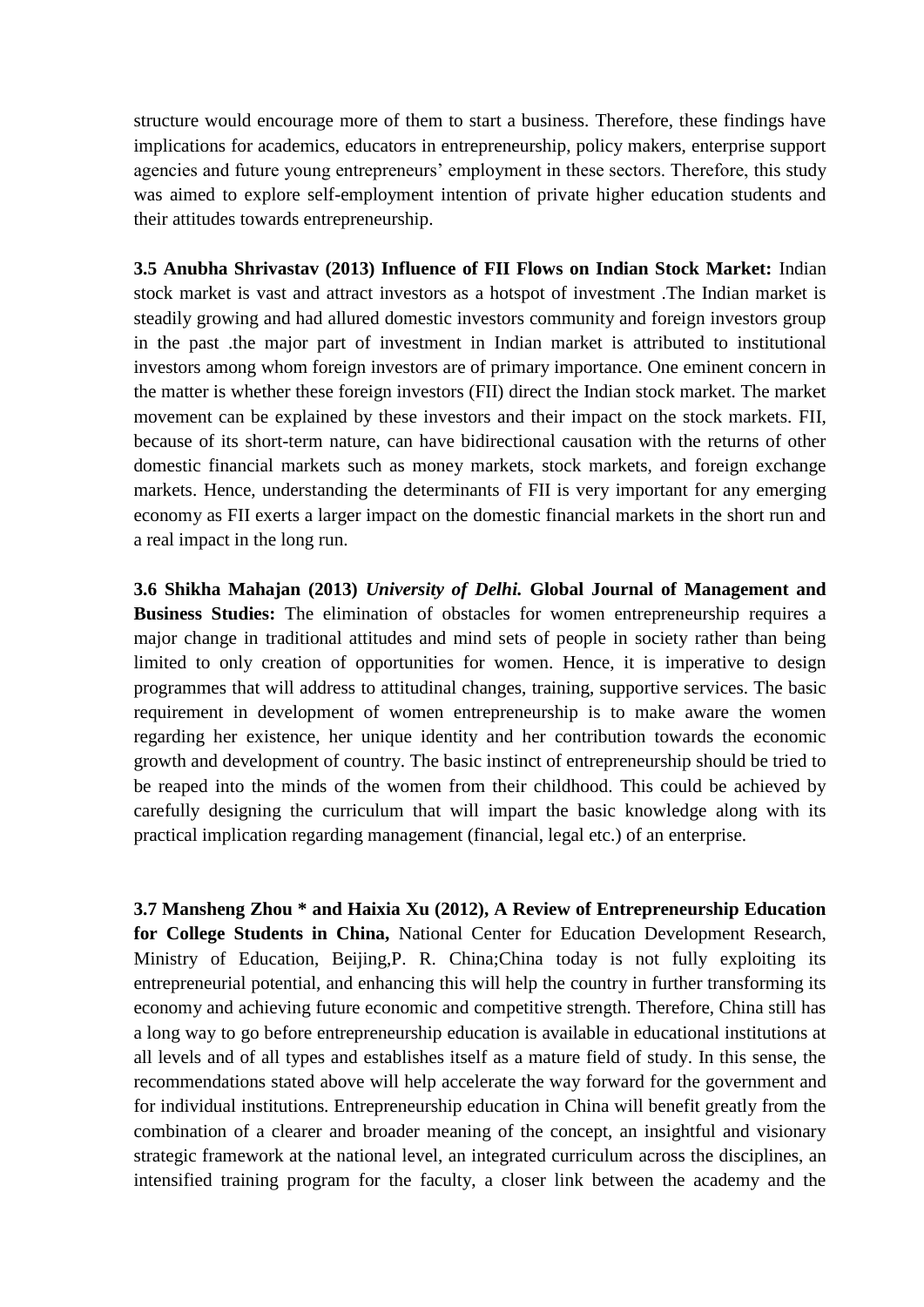industry, and a sound scheme to record the process and evaluate the impact of entrepreneurship education on a regular basis.

## **1. Purpose / Objectives:**

- To find out the relationship between students' attributes like academic performance, family income, parent's occupation and behaviour type with their likeliness towards capital market as an entrepreneurship as carrier.
- To find out the relationship between students' attributes like academic performance, family income, parent's occupation, demography and behaviour type with their likeliness towards capital market.
- To find out the relationship between students' attributes like academic performance, family income, parent's occupation, demography and behaviour type with their likeliness towards entrepreneurship as a carrier.

## **2. Hypothesis:**

**Ho1.** There is no significant relationship between students attributes like academic performance, family income, parent's occupation and behaviour type with their likeliness towards capital market as an entrepreneurship as career.

- i. There is no significance relationship between students Family Income, with their likeliness towards capital market as an entrepreneurship as career.
- ii. There is no significance relationship between students' Academic Performance, with their likeliness towards capital market as an entrepreneurship as career.
- iii. There is no significance relationship between students' Parents Income, with their likeliness towards capital market as an entrepreneurship as career.
- iv. There is no significance relationship between students Behaviour Type, with their likeliness towards capital market as an entrepreneurship as career.
- v. There is no significance relationship between students Behaviour Pattern, with their likeliness towards capital market as an entrepreneurship as career.

**Ho2.** There is no significance relationship between students Risk Taking nature, with their likeliness towards capital market as an entrepreneurship as career.

**Ho3.** There is no significant relationship between attributes like academic performance, family income, parent's occupation and behaviour type with their likeliness towards capital market.

- i. There is no significant relationship between students Family Income, with their likeliness towards capital market.
- ii. There is no significant relationship between students' academic performance, with their likeliness towards capital market.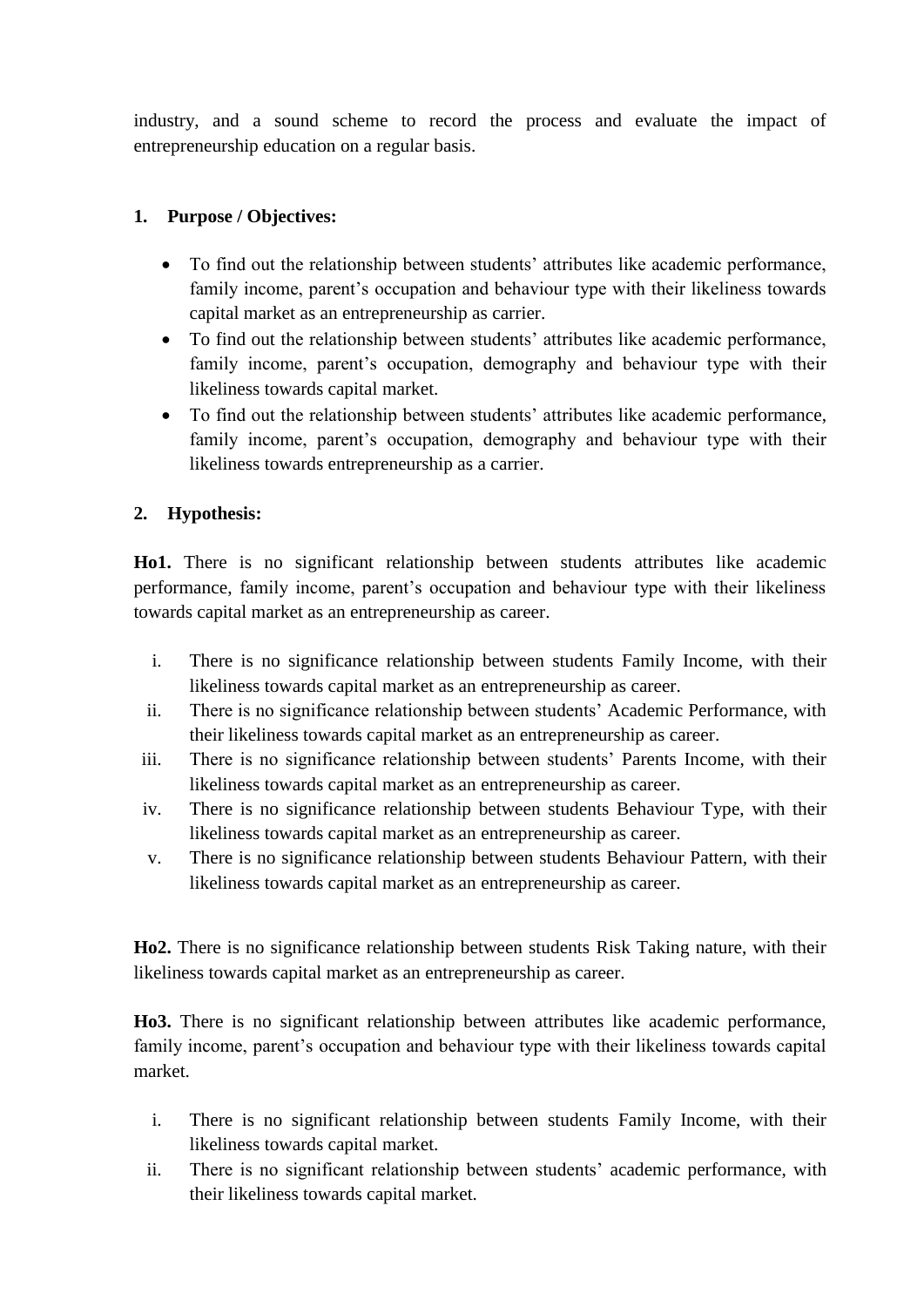- iii. There is no significant relationship between students' Parents Income (Father), with their likeliness towards capital market.
- iv. There is no significant relationship between students Behaviour Type (Introvert & Extrovert) with their likeliness towards capital market.

**Ho4.** There is no significance relationship between attributes like academic performance, family income, parent's occupation and behaviour type with their likeliness towards entrepreneurship as a career.

- i. There is no significant relationship between students Family Income, with their likeliness towards entrepreneurship as career.
- ii. There is no significant relationship between students' academic performance, with their likeliness towards entrepreneurship as career.
- iii. There is no significant relationship between students' Parents Income (Father), with their likeliness towards entrepreneurship as career.
- iv. There is no significant relationship between students Behaviour Type (Introvert & Extrovert), with their likeliness towards entrepreneurship as career.

## **RESEARCH METHODOLOGY**

Source of data collection would be a primary data. The present paper is a descriptive type primary research that attempts to inspect the likeliness of degree college girls' students of Home Science towards taking capital market as an entrepreneurship activity for their career and their attributes like academic performance, family income, parent's occupation and behaviour type influencing the likelihood. The study would be carried out in Degree College of Home Science College located in Mumbai through a survey involving 250 students.

The elements of attributes' of students as a descriptive statistics would be measured and compared with likeliness towards capital market & entrepreneurship in terms of low to high. The overall analysis would be done by applying appropriate research method by using statistical tools like Chi-Square or One-way ANOVA as applicable on SPSS software supported by bar charts, pie charts etc.

#### **Sample Size**

**270 Respondents** through Simple Random Sampling (SRS)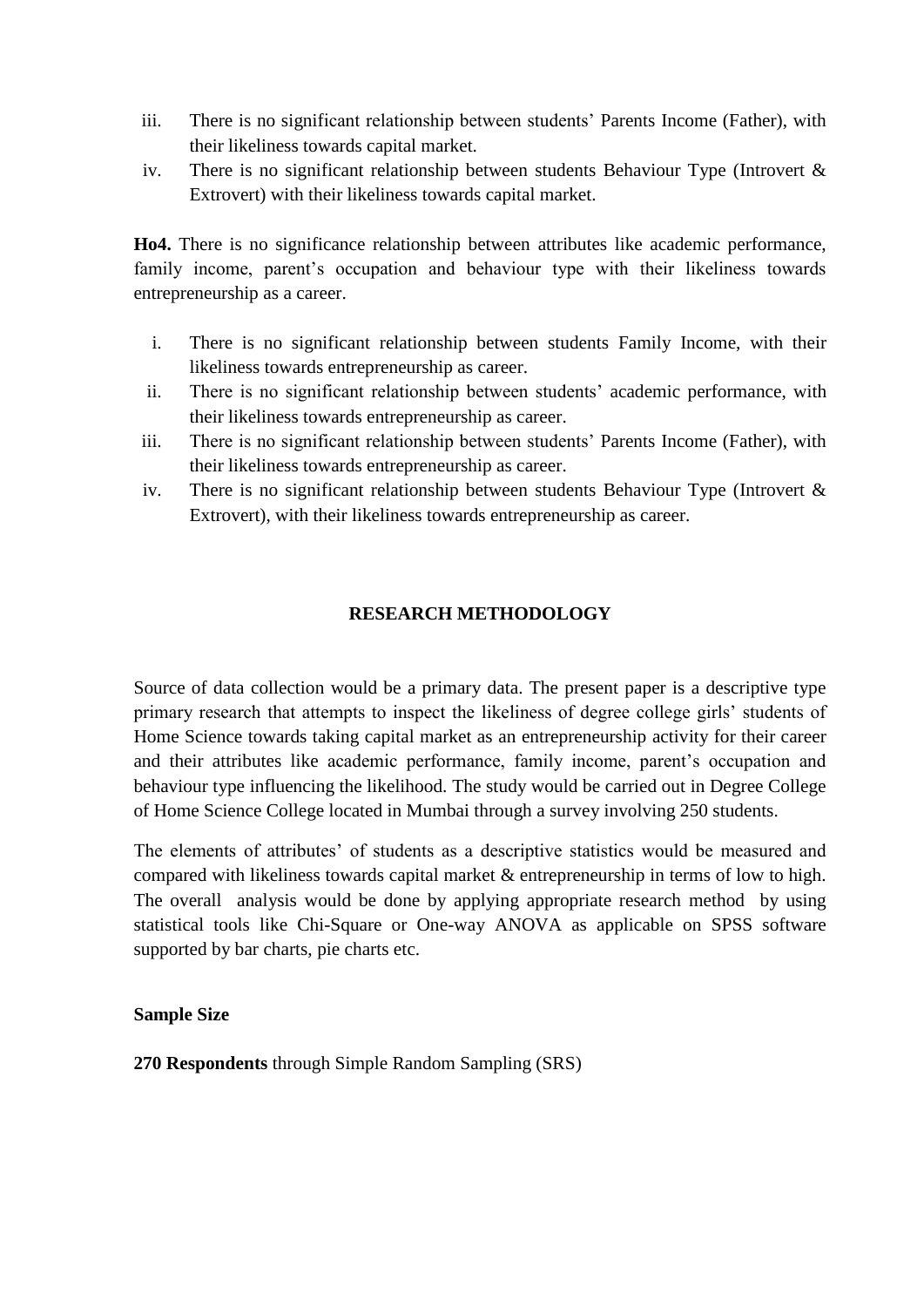### **DATA ANALYSIS**

**Ho5** There is no significant relationship between students attributes like academic performance, family income, parent's occupation and behaviour type with their likeliness towards capital market as an entrepreneurship as career.

#### **Sub Hypothesis i to vi**

i. There is no significant relationship between students Family Income, with their likeliness towards capital market as an entrepreneurship as career.

| <b>Chi-Square Tests</b>         |              |    |                                                                                   |  |  |  |
|---------------------------------|--------------|----|-----------------------------------------------------------------------------------|--|--|--|
|                                 | <b>Value</b> | df | Asymp. Sig. (2-sided)                                                             |  |  |  |
| Pearson Chi-<br>Square          | $22.772^a$   | 12 | 0.03                                                                              |  |  |  |
| Likelihood Ratio                | 26.742       | 12 | 0.008                                                                             |  |  |  |
| Linear-by-Linear<br>Association | 0.026        | 1  | 0.872                                                                             |  |  |  |
| N of Valid Cases                | 268          |    |                                                                                   |  |  |  |
| .90                             |              |    | a. 6 cells (30.0%) have expected count less than 5. The minimum expected count is |  |  |  |

#### **Table 1.1**

**Interpretations:** As the Sig. (2 Sided value ) of Pearson Chi Square the *p* value is less than 0.05 i.e. 0.03 as shown in table 1.1, it implies that there is a significant relationship between students' Family Income, with their likeliness towards capital market as an entrepreneurship as career.

Null hypotheses is Rejected

**i.** There is no significant relationship between students' academic performance, with their likeliness towards capital market as an entrepreneurship as career.

| <b>Chi-Square Tests</b>                                                                  |                 |    |                       |  |  |  |
|------------------------------------------------------------------------------------------|-----------------|----|-----------------------|--|--|--|
|                                                                                          | <b>Value</b>    | df | Asymp. Sig. (2-sided) |  |  |  |
| Pearson Chi-Square                                                                       | $8.152^{\rm a}$ | 8  | 0.419                 |  |  |  |
| Likelihood Ratio                                                                         | 9.524           | 8  | 0.3                   |  |  |  |
| Linear-by-Linear<br>Association                                                          | 1.918           |    | 0.166                 |  |  |  |
| N of Valid Cases                                                                         | 268             |    |                       |  |  |  |
| a. 0 cells (.0%) have expected count less than 5. The minimum<br>expected count is 5.01. |                 |    |                       |  |  |  |

### **Table 1.2**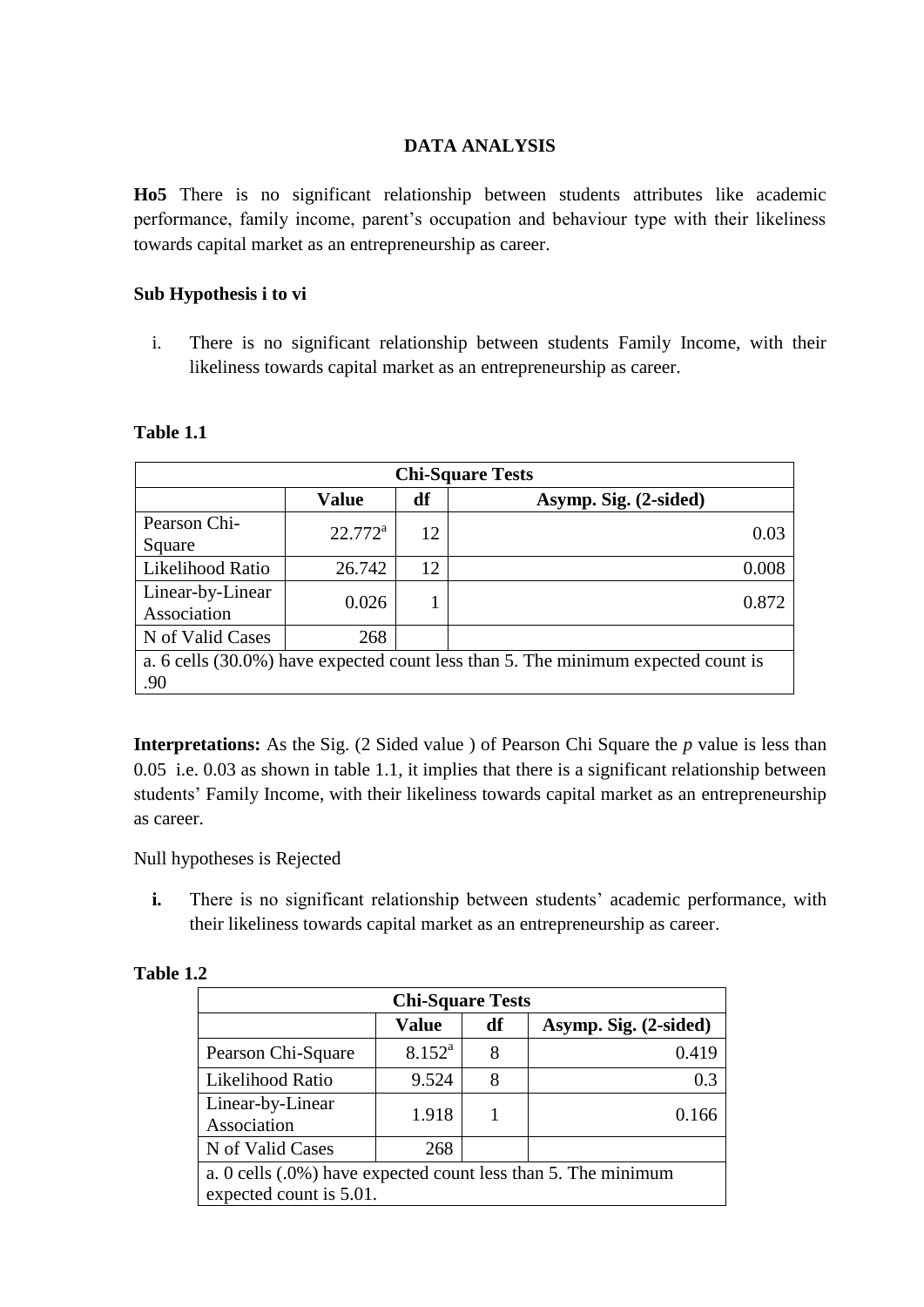Interpretations: As the Sig. (2 Sided value ) of Pearson Chi Square the *p* value is greater than 0.05 i.e. 0.419 as shown in table 1.2, it implies that there is a no significant relationship between students' Academic Performance, with their likeliness towards capital market as an entrepreneurship as career.

Null hypotheses is Accepted

ii. There is no significant relationship between students' Parents Occupation (Father & Mother), with their likeliness towards capital market as an entrepreneurship as career.

| <b>ANOVA</b>                                |         |     |            |             |       |  |  |  |
|---------------------------------------------|---------|-----|------------|-------------|-------|--|--|--|
| Likelihood towards Capital Market as Entrep |         |     |            |             |       |  |  |  |
|                                             | Sum of  |     | Mean<br>df |             |       |  |  |  |
|                                             | Squares |     | Square     | $\mathbf F$ | Sig.  |  |  |  |
| <b>Between Groups</b>                       | 25.907  | 5   | 5.181      | 4.476       | 0.001 |  |  |  |
| Within Groups                               | 300.98  | 260 | 1.158      |             |       |  |  |  |
| Total                                       | 326.887 | 265 |            |             |       |  |  |  |

Table 1.3.1 (Father's Occupation)

**Interpretations:** As per the One Way ANOVA the F statistics significance p value is 0.001 as shown in table 1.3.1, If Sig. p value is less than  $0.05 \rightarrow$  it implies that there is a highly significant relationship between students' Parents Occupation (in case of Father) with their likeliness towards capital market as an entrepreneurship as career.

Null hypotheses is Rejected in case of Father

Table 1.3.2 (Mother's Occupation)

| <b>ANOVA</b>                                                  |         |     |       |  |       |  |  |  |
|---------------------------------------------------------------|---------|-----|-------|--|-------|--|--|--|
| Likelihood towards Capital Market as Entrep                   |         |     |       |  |       |  |  |  |
| Mean<br>df<br>Sum of Squares<br>$\mathbf F$<br>Sig.<br>Square |         |     |       |  |       |  |  |  |
| <b>Between Groups</b>                                         | 5.566   | 4   | 1.391 |  | 0.352 |  |  |  |
| <b>Within Groups</b>                                          | 332.301 | 265 | 1.254 |  |       |  |  |  |
| Total                                                         | 337.867 | 269 |       |  |       |  |  |  |

**Interpretations:** As per the One Way ANOVA the F statistics significance p value is 0.352 as shown in table 1.3.2, If Sig. p value is greater than  $0.05 \rightarrow$  it implies that there is a no significant relationship between students' Parents Occupation (in case of Mother) with their likeliness towards capital market as an entrepreneurship as carrier.

Null hypotheses is Rejected in case of Mother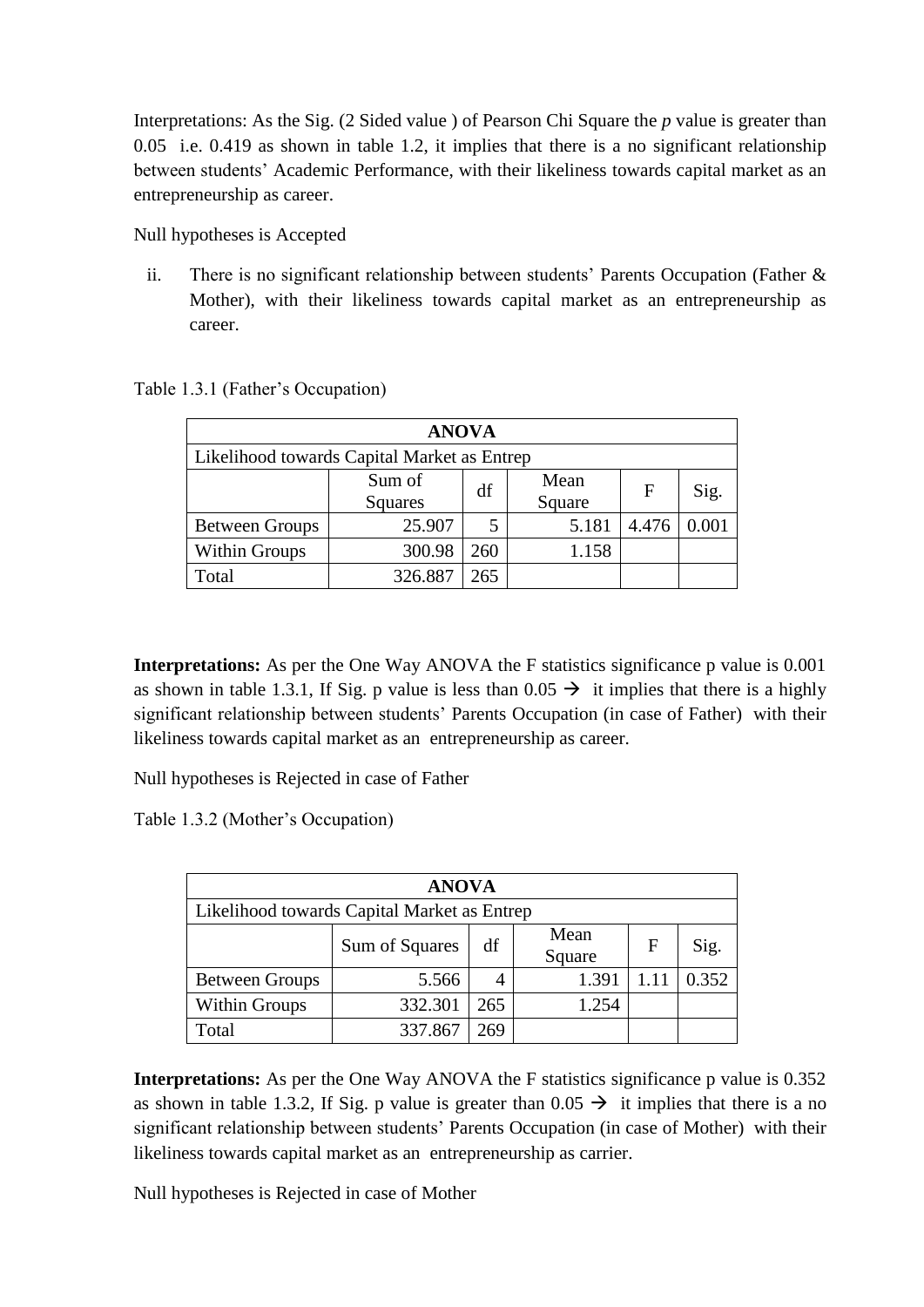iii. There is no significant relationship between students Behaviour Type, (Introvert  $\&$ Extrovert) with their likeliness towards capital market as an entrepreneurship as career.

| <b>Chi-Square Tests</b>                                                                      |            |    |                             |  |  |  |
|----------------------------------------------------------------------------------------------|------------|----|-----------------------------|--|--|--|
|                                                                                              | Value      | df | Asymp. Sig. $(2\t{-sided})$ |  |  |  |
| Pearson Chi-Square                                                                           | $11.506^a$ |    | .021                        |  |  |  |
| Likelihood Ratio                                                                             | 11.832     |    | .019                        |  |  |  |
| Linear-by-Linear Association                                                                 | 9.348      |    | .002                        |  |  |  |
| N of Valid Cases                                                                             | 266        |    |                             |  |  |  |
| a. 0 cells (.0%) have expected count less than 5. The minimum expected<br>count is $11.01$ . |            |    |                             |  |  |  |

### **Table 1.4**

**Interpretations:** As the Sig. (2 Sided value ) of Pearson Chi Square the *p* value is less than 0.05 i.e. 0.021 as shown in table 1.4, it implies that there is a significant relationship between students' Behavioural Type (Introvert & Extrovert), with their likeliness towards capital market as an entrepreneurship as career.

Null hypotheses is Rejected

iv. There is no significant relationship between students Behaviour Pattern (Optimistic or Pessimist), with their likeliness towards capital market as an entrepreneurship as career.

| <b>Chi-Square Tests</b>                                                                   |            |    |                       |  |  |  |
|-------------------------------------------------------------------------------------------|------------|----|-----------------------|--|--|--|
|                                                                                           | Value      | df | Asymp. Sig. (2-sided) |  |  |  |
| Pearson Chi-Square                                                                        | $19.128^a$ | 8  | 0.014                 |  |  |  |
| Likelihood Ratio                                                                          | 22.072     | 8  | 0.005                 |  |  |  |
| Linear-by-Linear<br>Association                                                           | 0.073      |    | 0.786                 |  |  |  |
| N of Valid Cases                                                                          | 270        |    |                       |  |  |  |
| a. 5 cells (33.3%) have expected count less than 5. The minimum<br>expected count is .71. |            |    |                       |  |  |  |

### **Table 1.5**

**Interpretations:** As the Sig. (2 Sided value ) of Pearson Chi Square the *p* value is less than 0.05 i.e. 0.014 as shown in table 1.5, it implies that there is a significant relationship between students Behaviour Pattern (Optimistic or Pessimist) with their likeliness towards capital market as an entrepreneurship as career.

Null hypotheses is Rejected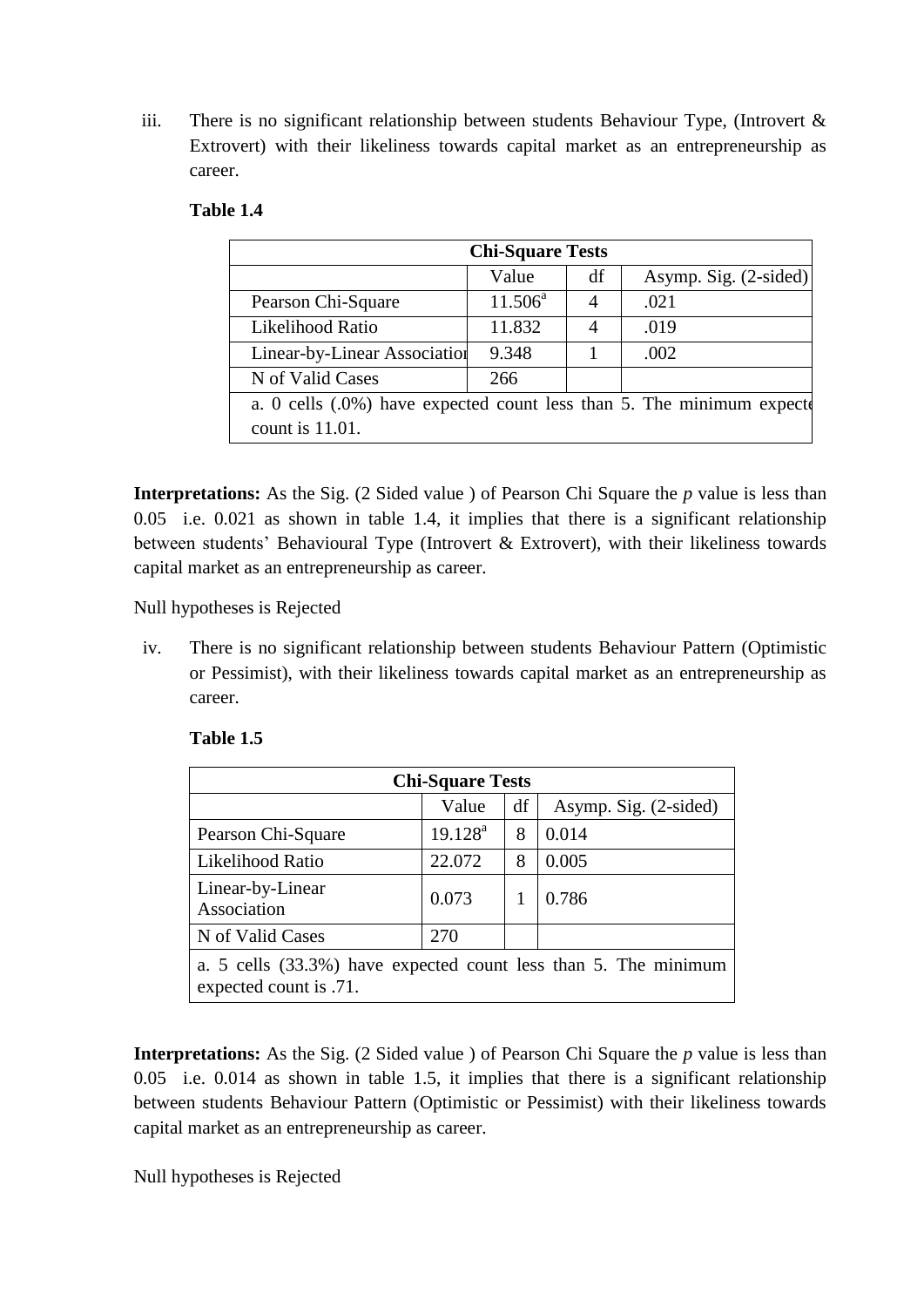v. There is no significance relationship between students Risk Taking nature, with their likeliness towards capital market as an entrepreneurship as career.

| <b>Chi-Square Tests</b>                                                                    |                     |    |                           |  |  |
|--------------------------------------------------------------------------------------------|---------------------|----|---------------------------|--|--|
|                                                                                            | Value               | df | Asymp. Sig. (2-<br>sided) |  |  |
| Pearson Chi-Square                                                                         | $39.593^{\text{a}}$ | 12 | 0.0001                    |  |  |
| Likelihood Ratio                                                                           | 46.527              | 12 |                           |  |  |
| Linear-by-Linear<br>Association                                                            | 0.705               | 1  | 0.401                     |  |  |
| N of Valid Cases                                                                           | 270                 |    |                           |  |  |
| a. 10 cells (50.0%) have expected count less than 5. The<br>minimum expected count is .36. |                     |    |                           |  |  |

## **Table 1.6**

**Interpretations:** As the Sig. (2 Sided value ) of Pearson Chi Square the *p* value is less than 0.05 i.e. 0.0001 as shown in table 1.6, it implies that there is a high significant relationship between students Risk Taking nature with their likeliness towards capital market as an entrepreneurship as career.

## Null hypotheses is Rejected

**Ho6** There is no significant relationship between attributes like academic performance, family income, parent's occupation and behaviour type with their likeliness towards capital market.

## **Sub Hypothesis i to iv**

i. There is no significant relationship between students Family Income, with their likeliness towards capital market.

| <b>Table 2.1</b> |  |
|------------------|--|
|                  |  |

| <b>Chi-Square Tests</b>                                                                   |                       |    |                             |  |  |  |
|-------------------------------------------------------------------------------------------|-----------------------|----|-----------------------------|--|--|--|
|                                                                                           | Value                 | df | Asymp. Sig. $(2-$<br>sided) |  |  |  |
| Pearson Chi-Square                                                                        | $30.497$ <sup>a</sup> | 12 | 0.002                       |  |  |  |
| Likelihood Ratio                                                                          | 36.298                | 12 |                             |  |  |  |
| Linear-by-Linear<br>Association                                                           | 2.339                 |    | 0.126                       |  |  |  |
| N of Valid Cases                                                                          | 268                   |    |                             |  |  |  |
| a. 8 cells (40.0%) have expected count less than 5. The minimum<br>expected count is .45. |                       |    |                             |  |  |  |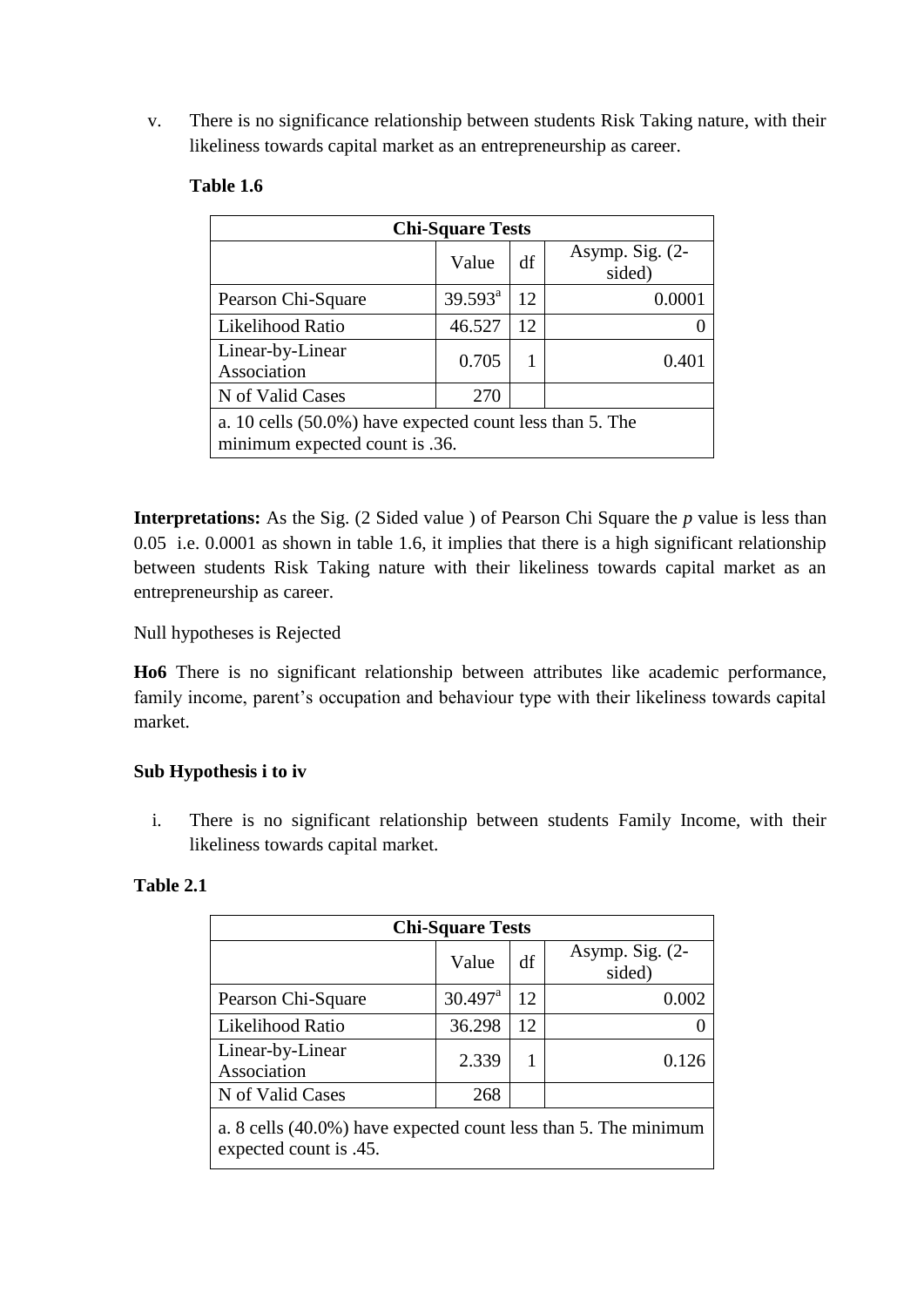**Interpretations:** As the Sig. (2 Sided value) of Pearson Chi Square the *p* value is less than 0.04 i.e. 0.002 as shown in table 2.1, it implies that there is a highly significant relationship between students' Family Income, with their likeliness towards capital market.

Null hypotheses is Rejected

ii. There is no significance relationship between students' academic performance, with their likeliness towards capital market.

| <b>Chi-Square Tests</b>                                                                       |                     |    |                       |  |  |
|-----------------------------------------------------------------------------------------------|---------------------|----|-----------------------|--|--|
|                                                                                               | Value               | df | Asymp. Sig. (2-sided) |  |  |
| Pearson Chi-Square                                                                            | $13.055^{\text{a}}$ | 8  | 0.11                  |  |  |
| Likelihood Ratio                                                                              | 12.766              | 8  | 0.12                  |  |  |
| Linear-by-Linear Association                                                                  | 1.216               |    | 0.27                  |  |  |
| N of Valid Cases                                                                              | 268                 |    |                       |  |  |
| a. 2 cells (13.3%) have expected count less than 5. The minimum expected<br>count is $2.51$ . |                     |    |                       |  |  |

| <b>Table 2.2</b> |  |
|------------------|--|
|                  |  |

Interpretations: As the Sig. (2 Sided value) of Pearson Chi Square the *p* value is greater than 0.05 i.e. 0.110 as shown in table 2.2, it implies that there is a no significant relationship between students' Academic Performance with their likeliness towards capital market.

Null hypotheses is Accepted

iii. There is no significance relationship between students' Parents Occupation (Father ), with their likeliness towards capital market.

Table 2.3 (Father's Occupation)

| <b>ANOVA</b>                                        |         |     |       |       |  |  |  |  |
|-----------------------------------------------------|---------|-----|-------|-------|--|--|--|--|
| Likelihood towards Capital Market                   |         |     |       |       |  |  |  |  |
| Mean<br>df<br>Sig.<br>Sum of Squares<br>F<br>Square |         |     |       |       |  |  |  |  |
| <b>Between Groups</b>                               | 14.411  | 5   | 2.882 | 3.099 |  |  |  |  |
| <b>Within Groups</b>                                | 241.799 | 260 | 0.93  |       |  |  |  |  |
| Total                                               | 256.211 | 265 |       |       |  |  |  |  |

**Interpretations:** As per the One Way ANOVA the F statistics significance p value is 0.010 as shown in table 2.3, If Sig. p value is less than  $0.05 \rightarrow$  it implies that there is a significant relationship between students' Parents Occupation (in case of Father) with their likeliness towards capital market.

Null hypotheses is Rejected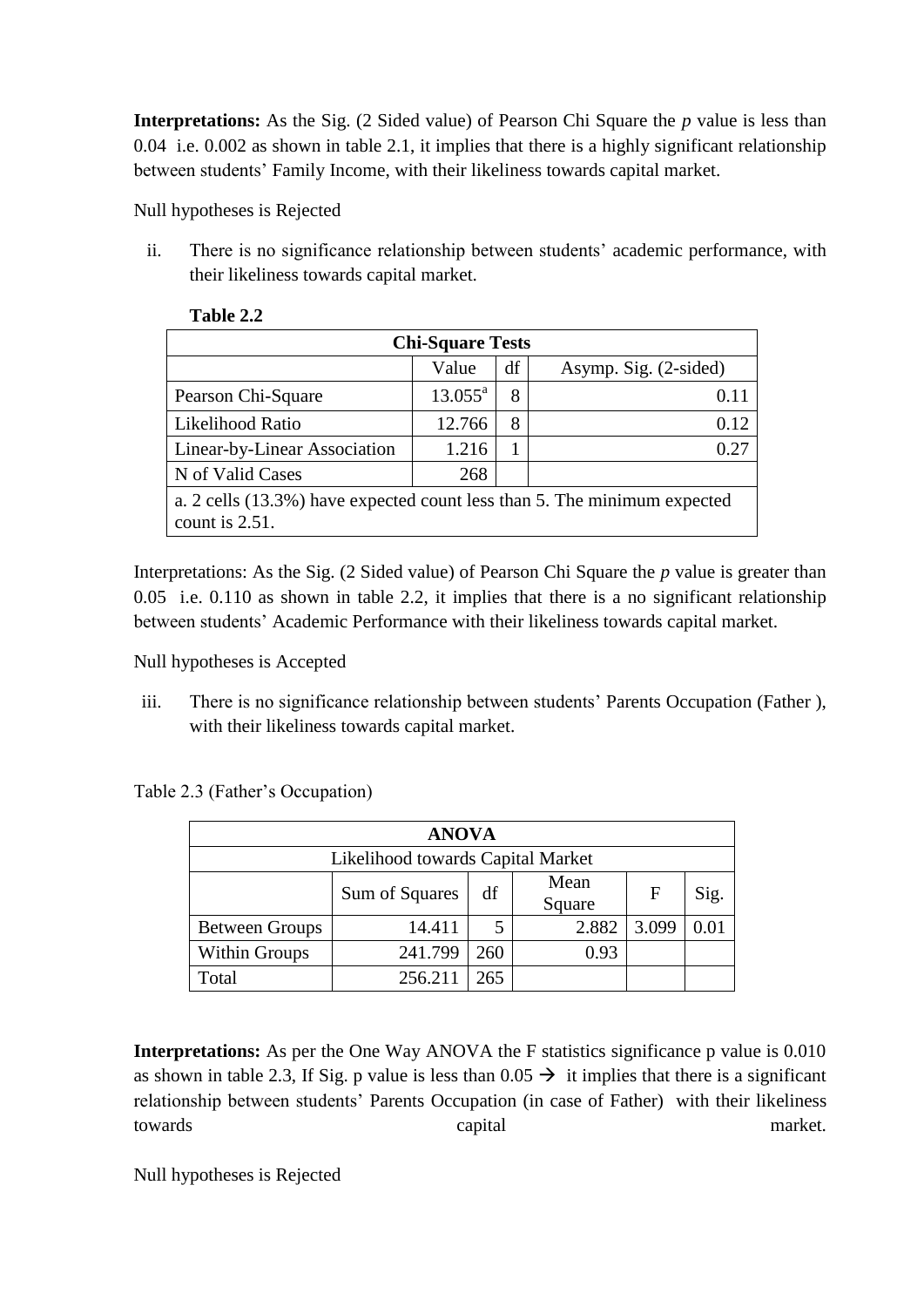iv. There is no significance relationship between students Behaviour Type, (Introvert  $\&$ Extrovert) with their likeliness towards capital market.

| <b>Chi-Square Tests</b>                                                                 |             |    |                           |  |
|-----------------------------------------------------------------------------------------|-------------|----|---------------------------|--|
|                                                                                         | Value       | df | Asymp. Sig. (2-<br>sided) |  |
| Pearson Chi-Square                                                                      | $4.831^{a}$ | 4  | 0.305                     |  |
| Likelihood Ratio                                                                        | 4.897       | 4  | 0.298                     |  |
| Linear-by-Linear<br>Association                                                         | 1.267       | 1  | 0.26                      |  |
| N of Valid Cases                                                                        | 266         |    |                           |  |
| . 0 cells (.0%) have expected count less than 5. The minimum<br>expected count is 5.50. |             |    |                           |  |

### **Table 2.4**

**Interpretations:** As the Sig. (2 Sided value ) of Pearson Chi Square the *p* value is greater than 0.05 i.e. 0.305 as shown in table 2.4, it implies that there is a no significant relationship between students' Behavioural Type (Introvert  $\&$  Extrovert), with their likeliness towards capital market.

Null hypotheses is Accepted

**Ho7** There is no significant relationship between attributes like academic performance, family income, parent's occupation and behaviour type with their likeliness towards entrepreneurship as a career.

Sub Hypothesis i to iv

i. There is no significance relationship between students Family Income, with their likeliness towards entrepreneurship as a career.

| <b>Chi-Square Tests</b>                                                                    |            |    |                             |  |
|--------------------------------------------------------------------------------------------|------------|----|-----------------------------|--|
|                                                                                            | Value      | df | Asymp. Sig. $(2-$<br>sided) |  |
| Pearson Chi-Square                                                                         | $17.123^a$ | 12 | 0.145                       |  |
| Likelihood Ratio                                                                           | 20.79      | 12 | 0.054                       |  |
| Linear-by-Linear<br>Association                                                            | 0.503      |    | 0.478                       |  |
| N of Valid Cases                                                                           | 268        |    |                             |  |
| a. 5 cells (25.0%) have expected count less than 5. The minimum<br>expected count is 1.04. |            |    |                             |  |

### **Table 3.1**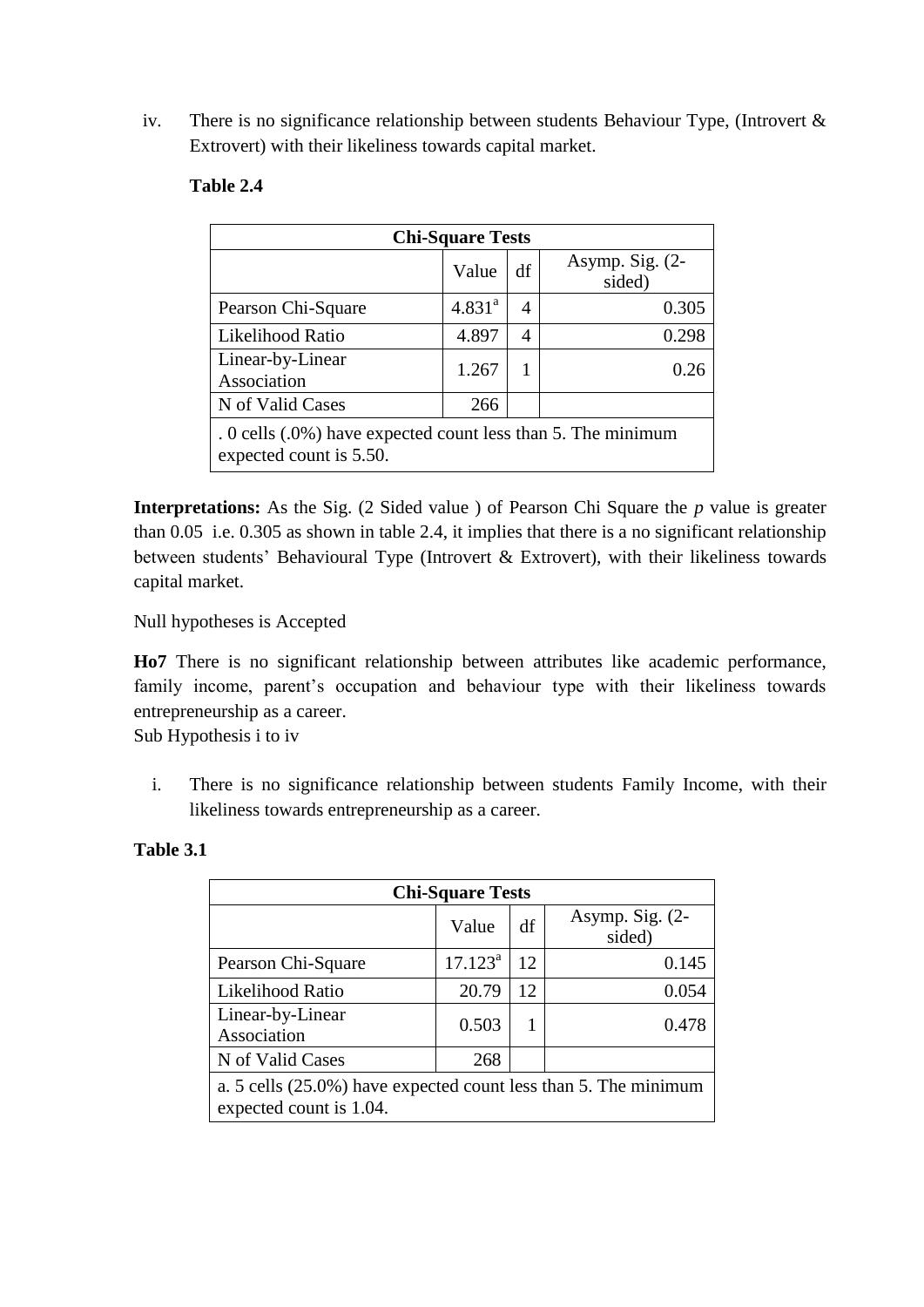**Interpretations:** As the Sig. (2 Sided value ) of Pearson Chi Square the *p* value is greater than 0.05 i.e. 0.145 as shown in table 3.1, it implies that there is a significant relationship between students' Family Income, with their likeliness towards entrepreneurship as a career.

Null hypotheses is Accepted

ii. There is no significant relationship between students' academic performance, with their likeliness towards entrepreneurship as a career.

| <b>Chi-Square Tests</b>                                                                     |               |    |                             |  |
|---------------------------------------------------------------------------------------------|---------------|----|-----------------------------|--|
|                                                                                             | Value         | df | Asymp. Sig. $(2-$<br>sided) |  |
| Pearson Chi-Square                                                                          | $15.980^a$    | 8  | 0.043                       |  |
| Likelihood Ratio                                                                            | 15.82         | 8  | 0.045                       |  |
| Linear-by-Linear<br>Association                                                             | $\mathcal{O}$ | 1  | 0.989                       |  |
| N of Valid Cases                                                                            | 268           |    |                             |  |
| a. 0 cells $(.0\%)$ have expected count less than 5. The minimum<br>expected count is 5.85. |               |    |                             |  |

Table 3.2

**Interpretations:** As the Sig. (2 Sided value) of Pearson Chi Square the *p* value is less than 0.05 i.e. 0.043 as shown in table 3.2, it implies that there is a significant relationship between students' Academic Performance, with their likeliness towards entrepreneurship as a career.

Null hypotheses is Rejected

iii. There is no significant relationship between students' Parents Occupation (Father ), with their likeliness towards entrepreneurship as a career.

Table 3.3 (Father's Occupation)

| <b>ANOVA</b>          |                |     |             |       |      |  |
|-----------------------|----------------|-----|-------------|-------|------|--|
| enterp career         |                |     |             |       |      |  |
|                       | Sum of Squares | df  | Mean Square | F     | Sig. |  |
| <b>Between Groups</b> | 5.503          |     | 1.101       | 0.834 | 0.53 |  |
| <b>Within Groups</b>  | 343.3          | 260 | 1.32        |       |      |  |
| Total                 | 348.8          | 265 |             |       |      |  |

**Interpretations:** As per the One Way ANOVA the F statistics significance p value is 0.527 as shown in table 2.3, If Sig. p value is greater than  $0.05 \rightarrow$  it implies that there is a no significant relationship between students' Parents Occupation (in case of Father) with their likeliness towards entrepreneurship as a carrier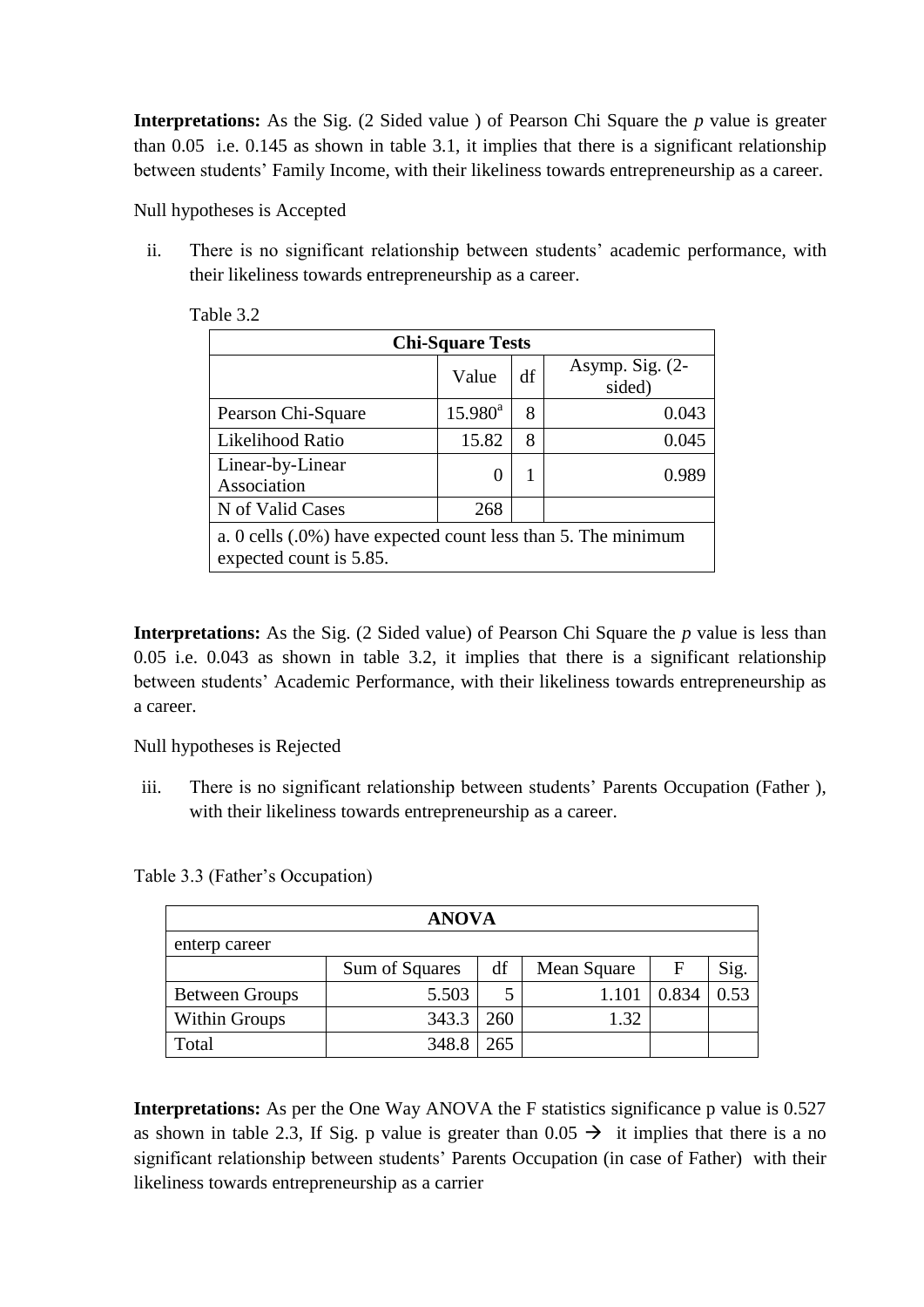Null hypotheses is Accepted

iv. There is no significant relationship between students Behaviour Type, (Introvert & Extrovert) with their likeliness towards entrepreneurship as a carrier

| <b>Chi-Square Tests</b>                                                                   |            |    |                             |  |
|-------------------------------------------------------------------------------------------|------------|----|-----------------------------|--|
|                                                                                           | Value      | df | Asymp. Sig. $(2-$<br>sided) |  |
| Pearson Chi-Square                                                                        | $11.753^a$ | 4  | 0.019                       |  |
| Likelihood Ratio                                                                          | 12.11      | 4  | 0.017                       |  |
| Linear-by-Linear<br>Association                                                           | 0.021      |    | 0.886                       |  |
| N of Valid Cases                                                                          | 266        |    |                             |  |
| a. 0 cells (.0%) have expected count less than 5. The minimum<br>expected count is 11.01. |            |    |                             |  |

Table 3.4

**Interpretations:** As the Sig. (2 Sided value ) of Pearson Chi Square the *p* value is less than 0.05 i.e. 0.019 as shown in table 2.4, it implies that there is a significant relationship between students' Behavioural Type (Introvert & Extrovert) with their likeliness towards entrepreneurship as a career.

Null hypotheses is Rejected

### **DISCUSSION**

Attributes like students' family income, father's occupation, their behaviour in terms of extrovert or introvert, their approach as optimistic or pessimist and nature as risk taker or non-risk taker influence their likeliness towards taking up the capital market as an entrepreneurship activity for their career whereas other attributes like students' academic performance and mother's occupation doesn't affects their likeliness.

If we analyse students liking towards capital market, the attributes like students' family income and parents (Father's) income only influences them. Rest two attributes i.e. students' academic performance and their behaviour of introvert or extrovert doesn't show any significant relation with students approach towards capital market. On the other side we analysed students' likeliness towards entrepreneurship, we have found that completely vice versa i.e. the attributes like students' family income and parents (Father's) income does not show any relations and the other two attributes i.e. students' academic performance and their behaviour of introvert or extrovert influences these students to take up entrepreneurship as a career.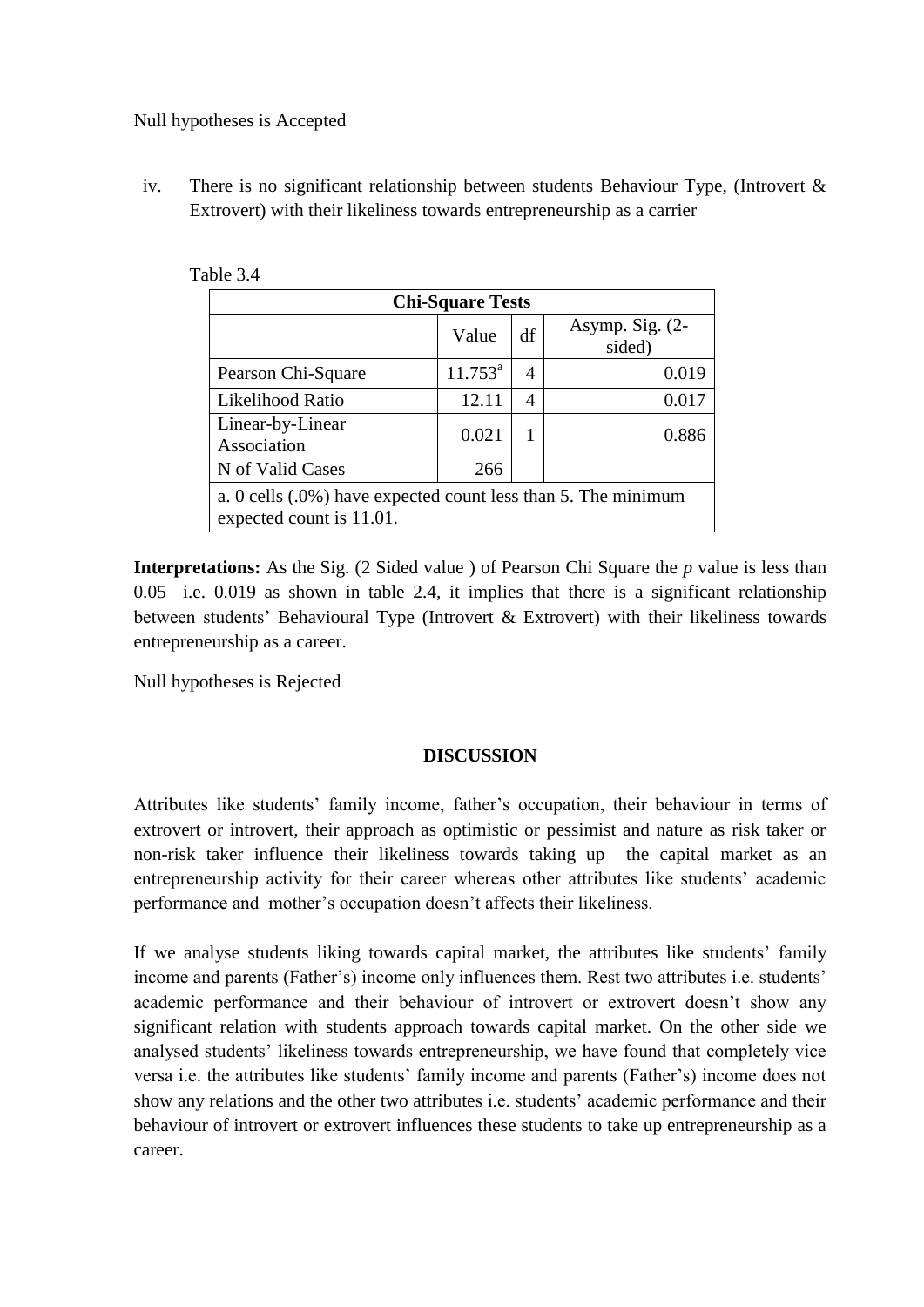#### **CONCLUSION**

This study shows that girl students are inclined to take up the capital market as an entrepreneurship activity for their career. Decision of these girl students highly depend upon their father's occupation and overall family income. A lot more depend upon the attitudes of these girl students in terms introvert or extrovert personality type, approach towards life as optimistic or pessimistic and their risk taking nature.

This study has resulted into a new horizons for Home Science girl students, providing career opportunities in the heart throbbing and sensational Indian Capital Market which will lead to one more area for women entrepreneurship and also surely add one more chapter in a tale of successes of woman entrepreneurs in India.

#### **LIMITATIONS**

The study is carried out in the city of Mumbai only especially considering degree college girl students. The results may vary if we take all type of students with both genders. It will also show different results when students sample from commerce & management is taken. Survey from working class and earners would have different views as compared to students who are not earners. There is a scope for further detailed study in this area of research by taking more variables and increase in number of sample size.

#### **BIBLIOGRAPHY AND REFERENCES**

Cohen, J. (1988). Statistical power analysis for the behavioral sciences (2nd ed.). Hillsdale, NJ: Lawrence Erlbaum Associates

Dr. S. Guruswamy (2010). Financial Services. 107-108

Eileen S (2008) An Exploration of Female Undergraduates' Attitude Towards and Perceptions of Entrepreneurship, Margaret Tynan, Centre for Entrepreneurship

Galina, V. & H.A. Hopenhayn. (2009). Risk taking by entrepreneurs. American Economic Review, 99(5).

Gładziuk N. (2014), Cultural Pessimism And Heroic Manliness

Hills, G.E. Variations in university entrepreneurship education: An empirical study of an evolving field. J. Bus. Venturing 1988.

Hisrich R.D., Peters M.P. (1992), Entrepreneurship. Starting, Developing and Managing a New Enterprise, 2nd. Ed., IRWING, Boston.